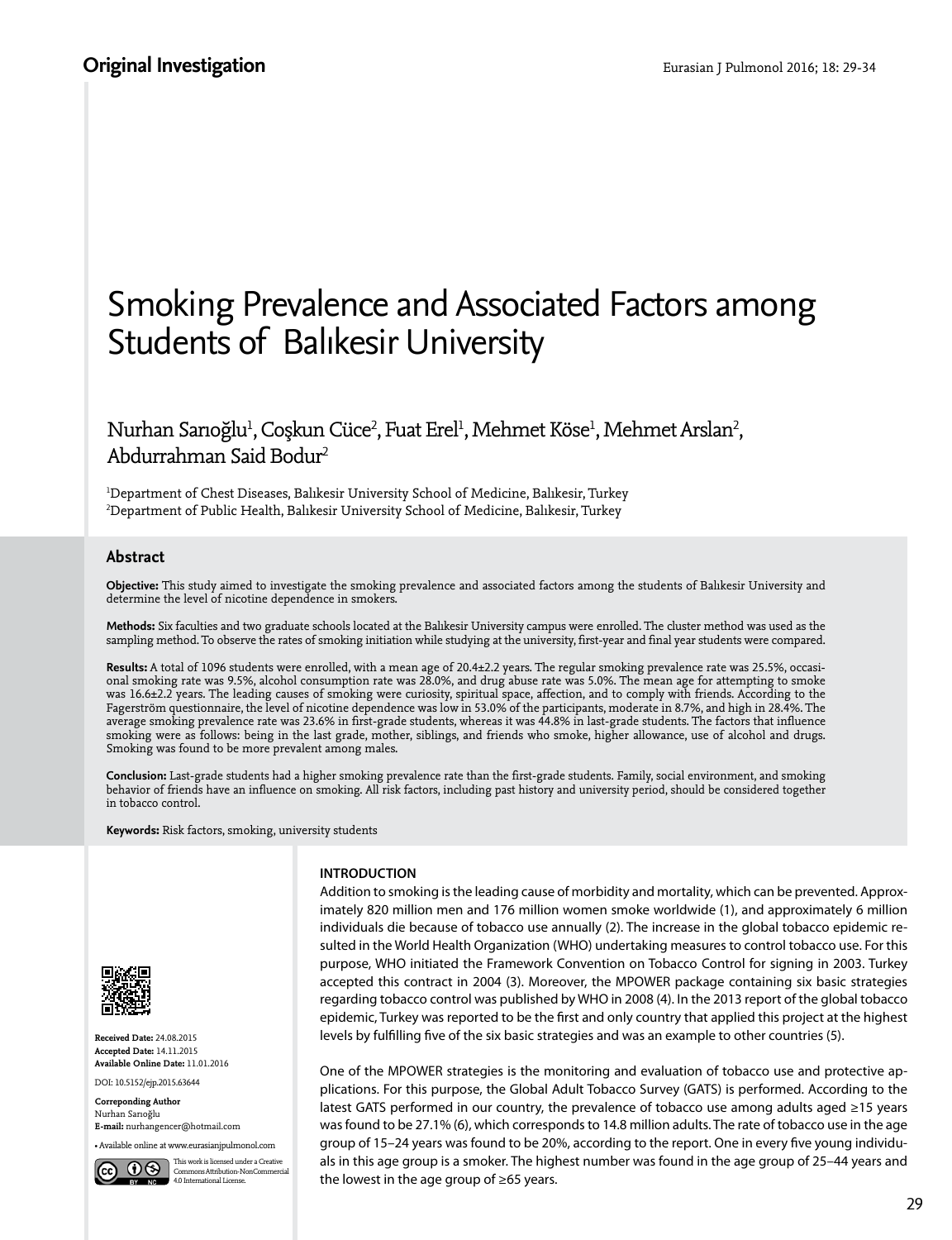University students represent the majority of young individuals who smoke. During the university period, being away from home, reduced family control, and social factors, such as the desire to fit in a circle of friends or prove himself/herself as capable, may lead a person to smoke. This study aimed to investigate the prevalence of smoking and its associated factors among the students of the Balıkesir University.

## **METHODS**

This was a cross-sectional descriptive study, which aimed to investigate the smoking habits of university students, examine the factors affecting this habit, and determine the nicotine dependence level (NDL) among smokers. At the same time, the views and recommendations of students regarding the legal regulations that are related to smoking and the fight against cigarettes were also investigated. The study was approved by the University Clinical Research Ethics Committee and permission was obtained from the University rectoral office.

The study population included university students studying in the faculties of medicine, tourism, economics and administrative sciences, science and literature, veterinary medicine, engineering, and architecture and the health occupation school in the Balıkesir University campus. Two groups of students studying in the first and final years at the university were included in the study. For sampling, the cluster method was used. Each class was regarded as a cluster. The sample size was calculated using the software program Power and Sample Size Analysis Software 11. Because the prevalence of smoking was predicted to be 30%, the sample size for a 95% confidence interval that would keep within  $\pm 20\%$  of the relative deviation was calculated to be 239 for each group. As the cluster method was implemented for sample selection, the cluster design effect was taken to be 2. By multiplying the existing 239 samples by the design effect, at least 478 individuals for each group were targeted for inclusion in this study. Because the number of students in the vocational school, faculty of engineering and architecture, and faculty of science and literature were approximately more than twice compared with the other faculties, a total of 200 students from each of the abovementioned faculty were targeted and 100 students were targeted from other faculties. After determining the number of samples, schools, and classes to introduce the survey in, the schools were determined using the

simple random method. Fieldwork was conducted between May 1 and 15, 2014. Finally, 1096 students were included, of which 505 were in first year and 591 were in their final year.

To evaluate NDL, a 27-item questionnaire prepared by us and the 6-question Fagerstrom test were given to the students (7). NDL was classified as very low (0–2), low (3-4), medium (5), high (6-7), and very high (8–10) based on the scores of the students in this test. To assess the knowledge of students, they were questioned regarding the diseases caused by smoking.

**Independent Variables:** Were those related to the student such as age, gender, field, class, employment status, place of residence, maternal and paternal education level, smoking causes, smoking characteristics and identities of other family smokers, smoking status of friends, monthly pocket money, school performance, alcohol consumption, knowledge of the dangers of smoking, student's attempt at drug use, and NDL.

**The Dependent Variable:** Was the presence of smoking. Those who answered "I smoke regularly" in the survey were accepted as smokers, whereas those who answered "I have never smoked", "I tried but did not like it", "I sometimes smoke", and "I quit" were considered as non-smokers.

After the necessary explanations were provided and verbal consent was obtained, data were recorded by filling out the previously prepared questionnaires. Names were not written on the questionnaires, and the students were told that the results would not be given to their families and school.

### **Statistical Analysis**

The statistical software SPSS version 20.0 (Statistical Package for the Social Sciences Inc.; Chicago, IL, USA) was used for data analysis. Univariate Chi-square test was used to determine the effect of the independent variable on the dependent variable while detecting the causes affecting a student's smoking status. Independent variables wherein significant levels of correlation were detected with the Chisquare test were evaluated using the backward method and logistic regression analysis. The significance level was a p value of <0.05.

| Table 1. The distribution and the rates of smoking of students according to faculties |                   |                 |               |                   |         |  |  |  |
|---------------------------------------------------------------------------------------|-------------------|-----------------|---------------|-------------------|---------|--|--|--|
|                                                                                       | <b>First year</b> |                 |               | <b>Final year</b> |         |  |  |  |
| <b>Faculty</b>                                                                        | <b>Number</b>     | Smoker n (%)    | <b>Number</b> | Smoker n (%)      | p       |  |  |  |
| Medicine                                                                              | 59                | 5(8.5)          | 59            | 6(10.2)           | 0.104   |  |  |  |
| Tourism                                                                               | 46                | $15(32.6)^{*}$  | 49            | $28(57.1)^{*}$    | 0.002   |  |  |  |
| Health High School                                                                    | 66                | 4(6.1)          | 61            | 9(14.8)           | 0.006   |  |  |  |
| <b>Economics and Administrative Sciences</b>                                          | 49                | 10(20.4)        | 43            | 11(25.6)          | 0.861   |  |  |  |
| Science and Literature                                                                | 103               | 13 (12.6)       | 110           | 34 (30.9)         | 0.001   |  |  |  |
| Veterinary                                                                            | 28                | 5(17.9)         | 49            | 19 (38.8)###      | 0.026   |  |  |  |
| <b>Engineering and Architecture</b>                                                   | 98                | $21 (21.4)$ *** | 99            | $32(32.3)$ ####   | 0.001   |  |  |  |
| <b>Vocational School</b>                                                              | 56                | $18(32.1)$ **   | 121           | 49 (40.5)##       | 0.057   |  |  |  |
| Total                                                                                 | 505               | 119             | 591           | 265               | < 0.001 |  |  |  |
| $*0.0223$ and $7.4001$ , $*0.001$ , $*0.0022$ and $*0.003$ , $*0.003$ , $*0.007$      |                   |                 |               |                   |         |  |  |  |

 $\frac{1}{2}$   $\frac{x^2}{2}$  = 27.2, sd=7, p<0.001;  $\frac{x}{2}$   $\frac{x}{2}$  = 21.3, sd=6, p=0.002;  $\frac{x}{2}$   $\frac{x}{2}$  $***x^2=11.3$  sd=5, p=0.046

#χ<sup>2</sup>=41.5, sd=7, p<0.001; #\*χ<sup>2</sup>=26.8, sd=6, p<0.001; ##\*χ<sup>2</sup>=19.1, sd=5, p=0.002;<br><sup>###</sup>χ<sup>2</sup>=15.3, sd=4, p=0.004

 $***x^2=15.3$ , sd=4, p=0.004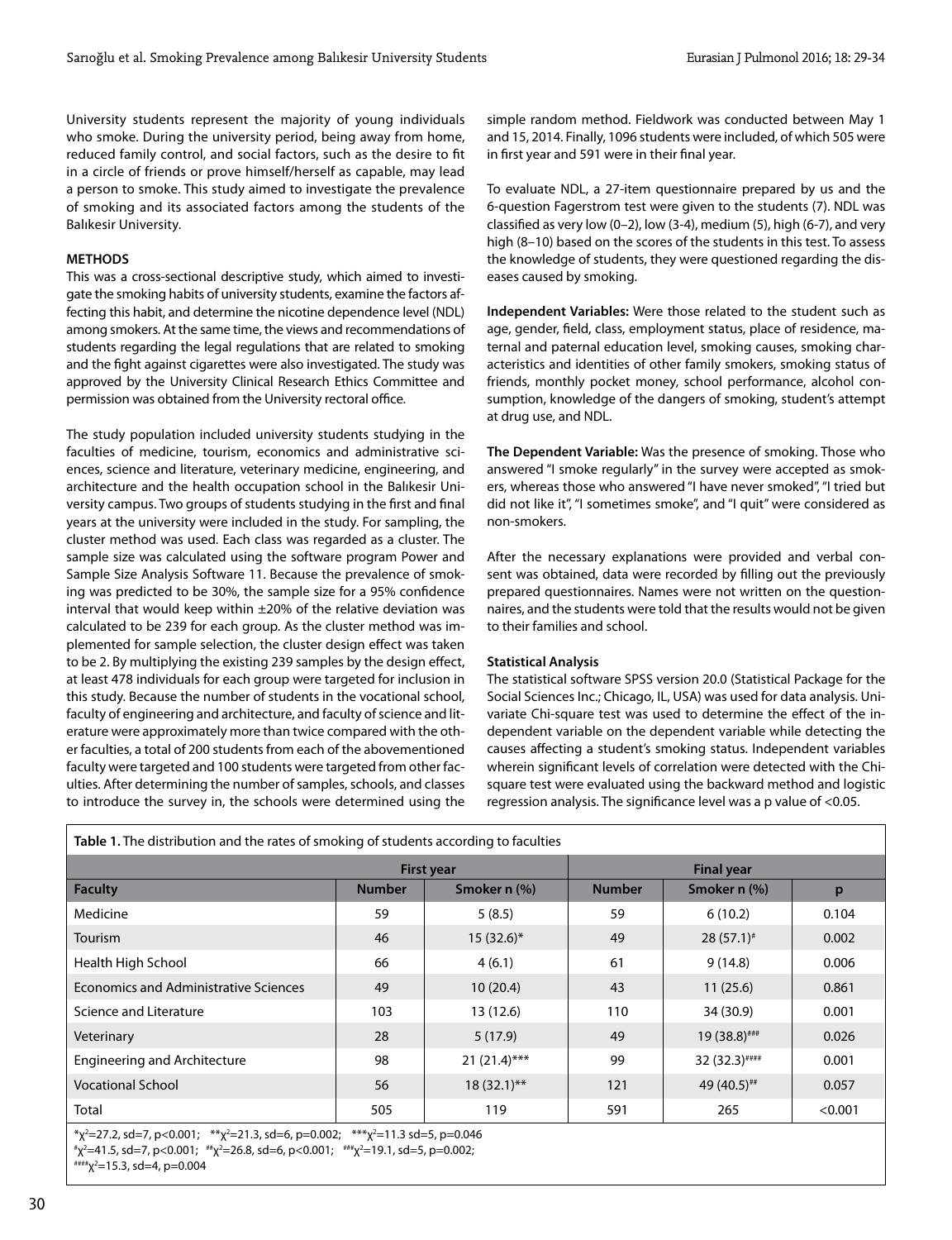| Table 2. Multivariate regression analysis of the factors affecting the prevalence of smoking |              |         |                         |                                                                                |  |  |  |
|----------------------------------------------------------------------------------------------|--------------|---------|-------------------------|--------------------------------------------------------------------------------|--|--|--|
|                                                                                              | $\mathsf{n}$ | Smoker% | <b>Odds ratio</b>       | The adjusted odds ratio<br>(95% confidence interval) (95% confidence interval) |  |  |  |
| Year                                                                                         |              |         |                         |                                                                                |  |  |  |
| First year                                                                                   | 505          | 23.6%   | $\mathbf{1}$            | $\mathbf{1}$                                                                   |  |  |  |
| Final year                                                                                   | 591          | 44.8%   | $2.64(2.03 - 3.43)$ *** | 2.10 (1.53-2.89)***                                                            |  |  |  |
| Gender                                                                                       |              |         |                         |                                                                                |  |  |  |
| Female                                                                                       | 582          | 21.8%   | 1                       | 1                                                                              |  |  |  |
| Male                                                                                         | 514          | 50.0%   | $3.58(2.76 - 4.66)$ *** | $2.32(1.68 - 3.19)$ ***                                                        |  |  |  |
| Residency                                                                                    |              |         |                         |                                                                                |  |  |  |
| Student dormitory                                                                            | 504          | 27.8%   | $\mathbf{1}$            | $\mathbf{1}$                                                                   |  |  |  |
| With mother, father, or relatives                                                            | 197          | 34.5%   | $1.37(0.96 - 1.95)$     | $0.92(0.61 - 1.41)$                                                            |  |  |  |
| Single, with friends, or at home with spouse                                                 | 395          | 44.6%   | $2.09(1.58 - 2.76)$ *** | $1.25(0.87 - 1.78)$                                                            |  |  |  |
| Mother's education level                                                                     |              |         |                         |                                                                                |  |  |  |
| Elementary school and below                                                                  | 744          | 31.9%   | $\mathbf{1}$            | $\mathbf{1}$                                                                   |  |  |  |
| Secondary school and above                                                                   | 352          | 41.8%   | $1.53(1.18 - 1.99)$ **  | $1.07(0.74 - 1.55)$                                                            |  |  |  |
| <b>Father's education level</b>                                                              |              |         |                         |                                                                                |  |  |  |
| Elementary school and below                                                                  | 544          | 32.5%   | $\mathbf{1}$            | 1                                                                              |  |  |  |
| Secondary school and above                                                                   | 552          | 37.5%   | $1.24(0.97 - 1.60)$     | $1.04(0.73 - 1.47)$                                                            |  |  |  |
| <b>Maternal smoking</b>                                                                      |              |         |                         |                                                                                |  |  |  |
| Non smoker                                                                                   | 869          | 31.9%   | $\mathbf{1}$            | $\mathbf{1}$                                                                   |  |  |  |
| Smoker                                                                                       | 227          | 47.1%   | $1.97(1.42 - 2.57)$ *** | $1.80(1.23 - 2.62)$ **                                                         |  |  |  |
| <b>Paternal smoking</b>                                                                      |              |         |                         |                                                                                |  |  |  |
| Non smoker                                                                                   | 589          | 32.6%   | $\mathbf{1}$            | 1                                                                              |  |  |  |
| Smoker                                                                                       | 507          | 37.9%   | $1.26(0.98 - 1.61)$     | $1.15(0.85 - 1.55)$                                                            |  |  |  |
| <b>Smoking siblings</b>                                                                      |              |         |                         |                                                                                |  |  |  |
| None                                                                                         | 858          | 32.3%   | $\mathbf{1}$            | 1                                                                              |  |  |  |
| Yes                                                                                          | 238          | 45.0%   | $1.71(1.28 - 2.30)$ *** | $1.90(1.33 - 2.71)$ ***                                                        |  |  |  |
| <b>Friends smoking</b>                                                                       |              |         |                         |                                                                                |  |  |  |
| Non smoker                                                                                   | 206          | 5.8%    | $\mathbf{1}$            | 1                                                                              |  |  |  |
| Smoker                                                                                       | 890          | 41.8%   | 11.61 (6.38-21.11)***   | 6.23 (3.30-11.76)***                                                           |  |  |  |
| Alcoholic beverages                                                                          |              |         |                         |                                                                                |  |  |  |
| I do not use                                                                                 | 771          | 22.4%   | $\mathbf{1}$            | $\mathbf{1}$                                                                   |  |  |  |
| I use                                                                                        | 325          | 64.9%   | 6.40 (4.82-8.50)***     | 4.20 (3.06-5.77)***                                                            |  |  |  |
| <b>Drugs</b>                                                                                 |              |         |                         |                                                                                |  |  |  |
| I have not tried                                                                             | 1035         | 32.9%   | $\mathbf{1}$            | 1                                                                              |  |  |  |
| I have tried                                                                                 | 61           | 70.5%   | 4.86 (2.76-8.56)***     | $2.65(1.30-5.37)$ *                                                            |  |  |  |
| ***: $p < 0.001$ ; **: $p < 0.01$ ; *: $p < 0.05$                                            |              |         |                         |                                                                                |  |  |  |

### **RESULTS**

Six schools and two colleges participated in the study. Regular smokers constituted 25.5% (279), and those who said "I occasionally smoke" were 9.5% (103), "I tried but didn't like it" were 14.4% (158), "I quit" were 2.2% (24), and "I have never smoked" were 48.5% (532). Of all students, 53.1% (582) were females and 46.9% (514) were males. The mean age was 20.4±2.2 years. The age at which students started smoking was 16.6±2.2 years. Among the reasons to start smoking, curiosity ranked first, followed by psychological emptiness and emulation and adaptation to friends. Moreover, 46.1% (505) of students were in their first year and 53.9% (591) in their final year. The rates of smoking with respect to the faculties are shown in Table 1. The rates of smoking were found to be significantly higher in the tourism school (32.6%), vocational school (32.1%), and faculty of engineering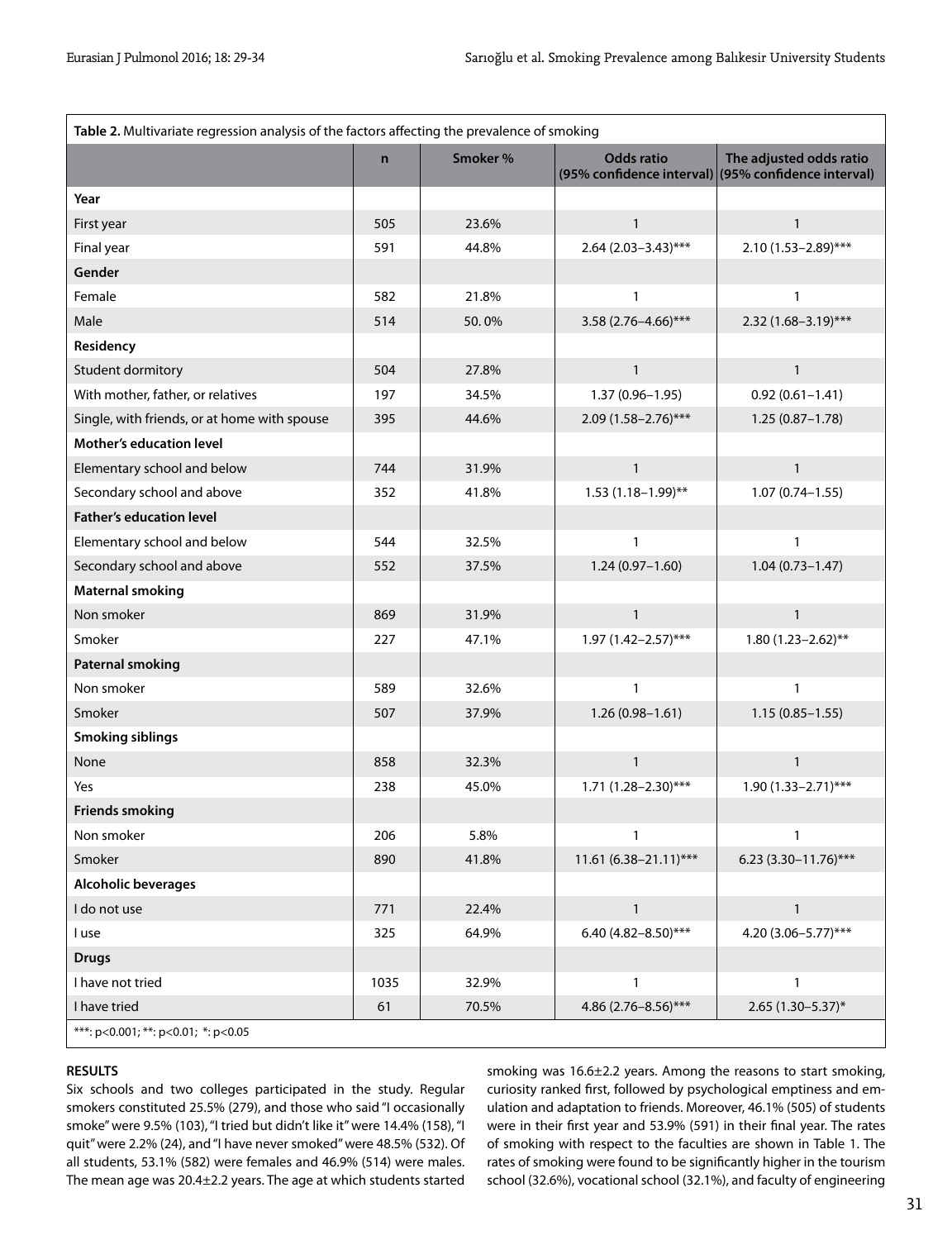and architecture (21.4%) than in other faculties. Among the students in their final year, the rates of smoking were found to be higher in the tourism school (57.1%), vocational school (40.5%), faculty of veterinary medicine (38.8%), and faculty of engineering and architecture (32.2%) than in other faculties. The lowest rates of smoking were observed among students in the faculty of medicine and vocational health high school. When we compared the faculties among themselves, the rates of smoking were found to be higher in the final-year students than in the first-year students for all schools. While this increase does not reach a statistically significant level in the faculty of medicine, faculty of economics and administrative sciences, and vocational high school, the increase in the rates of smoking among the final-year students demonstrated statistical significance in all other schools (p<0.05) (Table 1).

While the average prevalence of smoking was 23.6% in the first-year students, it was 44.8% in the final-year students. The rate of smoking was higher in male students (50.0%) than in female students (21.8%) (p<0.001). Being a final-year student increased the risk of smoking by 2.1 times and being a male increased it by 2.3 times [95% confidence interval (CI): 1.53–2.89 and 1.68–3.19, respectively] (Table 2). While maternal smoking increased the risk of smoking by 1.8 times (95% CI, 1.23–2.62), paternal smoking had no effect. As a mother's education level increased, the rate of smoking also increased; however, the effect was dependent on other variables. A father's educational level did not affect smoking. Smoking siblings increased the risk of smoking by 1.9 times (95% CI, 1.33–2.71). Furthermore, the cause that increased the risk of smoking most was smoking friends (6.23 fold; 95% CI, 3.30–11.76). Alcohol and drug use were other important factors that increased the risk of smoking. Moreover, 29.7% (325) of students consumed alcohol and 5.6% (61) had tried drugs. The rates of smoking were significantly higher in students who had an allowance of ≥500 Turkish Lira than those who received less allowance (p<0.001).

While 32.7% (127) of students gave the answer "yes" to the question "Do you want to stop smoking," 25% (97) said "no", 21.4% (83) said "I would like to but I cannot succeed somehow", and 20.9% (81) replied "I have never thought of it". Further, 24.1% of students attempted to quit smoking at least once, 27.1% attempted 2–5 times, 15.9% attempted more than 5 times.

According to the Fagerstrom questionnaire by which we examined the dependence level, low levels of dependency were found in 53.0% of students who smoked, medium levels in 8.7%, and high levels in 28.4%.

While 23.9% of students wanted to smoke in the canteens and cafeterias on campus, 76.1% said they did not. While 51.6% of students found the implemented bans for a smoke-free society sufficient, 48.4% stated that they were insufficient. The most incentivizing applications for smoking cessation were reported to be a smoking ban in enclosed places (60.0%), warnings issued by health professionals (26.0%), warnings on television (25.9), and warnings in printed publications (14.9%).

In the questions regarding the effects of smoking on health, osteoporosis was the least known health risk.

### **DISCUSSION**

The prevalence of smoking ranged from 81.8% to 27.9% in similar studies investigating the prevalence among university students (8-12).

Of all students who participated in our study, 35% were smokers. The rate of regular smoking was found to be 25.5%. The prevalence of tobacco use in adults aged between 15 and 24 years was reported to be 20.0% from the latest GATS report (6). As in many studies conducted in our country, the prevalence of smoking was higher in men than in women in our study also (8-14). The average age to start smoking among university students has been reported to be between 14 and 16 years in previous surveys (9-13). In this study, the age at which students started to smoke was 16.6±2.2 years. Although there is a ban on selling cigarettes to those aged <18 years, these results demonstrated that this age group was still able to access cigarettes. The rate of smoking in students with good economic status was high. Relative wealth was also positively linked to increased accessibility of cigarettes. One of the strategies stated in the Framework Convention on Tobacco Control and the MPOWER package is to increase the tax on tobacco products. While the accessibility of cigarettes to young individuals is reduced with this countermeasure, in other respects, providing education regarding smoking at schools during childhood and adolescence may better contribute to the fight against smoking.

The prevalence of tobacco use in Turkey is increasing in parallel with education levels. The lowest prevalence was found in women having no education in the rural areas, while the highest prevalence was found in both men and women who were high school graduates (6). Some studies that were conducted with university students reported that no relationship was observed between the parents' education level and cigarette smoking (9-11), while a correlation was detected in some studies (12). In our study, as the education level of the mother increased, tobacco use also increased. This situation may be associated with the fact that mothers with an increased education level smoke more. In this study, while maternal smoking increased the risk of smoking of the child, paternal smoking did not have a similar effect. This result demonstrated that children take mothers as a role model more when they start to smoke. Another important factor in the family was the smoking status of siblings. The rate of smoking increased in students who had smoking siblings.

While factors in the family environment have an influence in childhood, friends have a more significant influence in the socialization process, particularly during youth. In this study, the factor that most increased tobacco use (6.23 times) was smoking friends. In the study conducted with college students in İstanbul, Aktürk et al. (15) showed that smoking friends increased the risk of smoking by 8 times. Tanrıkulu et al. (11) reported that as the number of friends who smoked increased, the risk of smoking also increased. In other studies, a strong relationship was found between smoking behavior and close friends (12, 16-18).

A positive correlation was found between the use of alcohol and drugs and smoking in many studies (19-23). Bugdayci et al. (19) reported that alcohol use increased the rate of smoking by 6.1 times. In another study conducted in Canada, alcohol consumption was higher in smokers and concurrent smoking with alcohol use was high (20). In our study, a strong correlation was found between smoking and the use of alcohol and drugs. Curiosity, psychological emptiness, emulation, and adaptation to friends were reported among the most common causes for starting to smoke.

Final-year students and freshmen were compared in our study in terms of the rates of smoking. While the frequency of smoking in students studying in the first year was 23.6%, in the final year, it was 44.8%. There are few studies comparing the first- and final-year stu-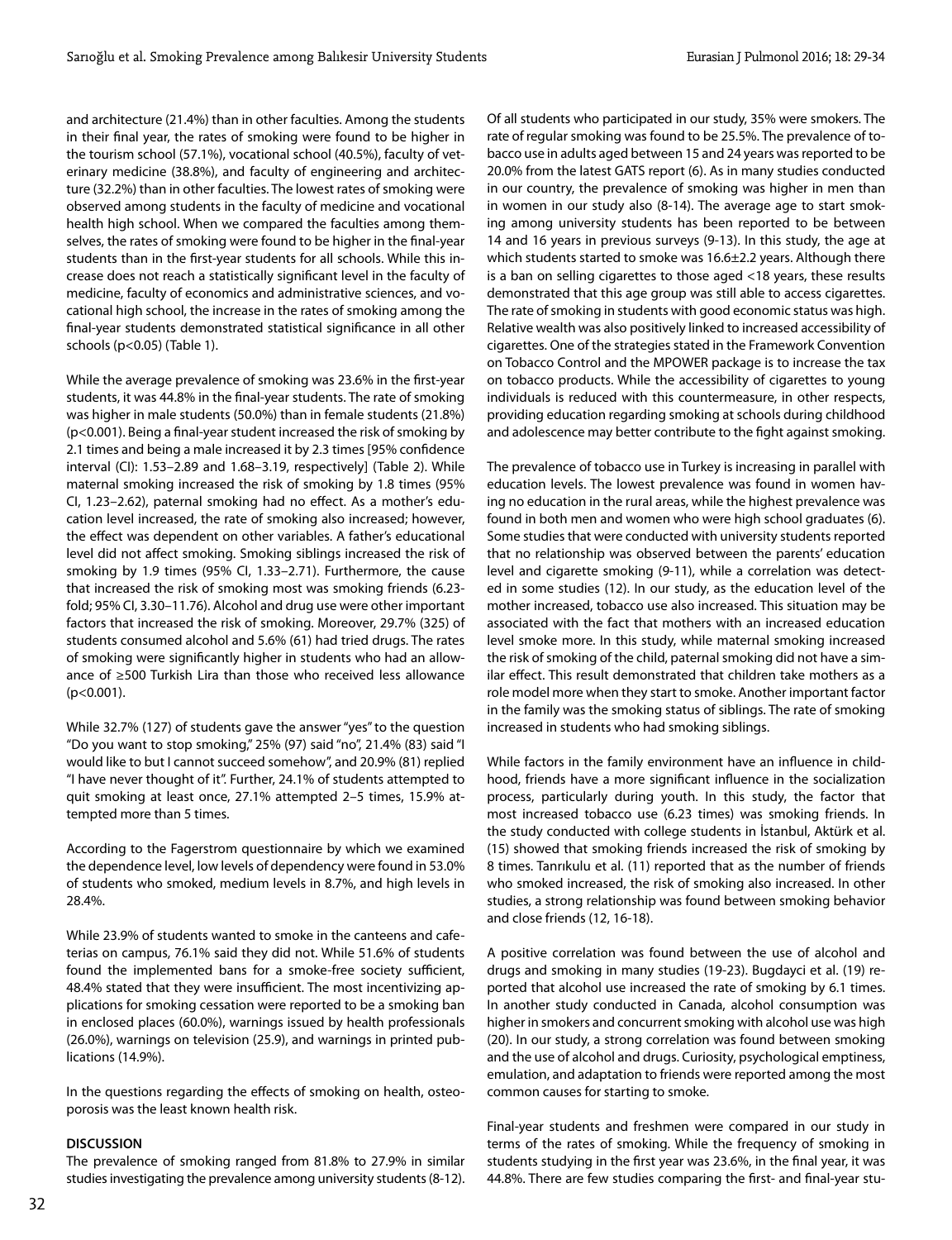dents in the literature. Özcebe et al. (12) demonstrated that while the prevalence of smoking in the first-year students was 19.7%, it was 28.6% in the final-year students. Göktalay et al. (24) reported that the rate of smoking increased in third- and fourth-year students of the health high school and the faculty of medicine after 2 years of observation. The rates of smoking were higher in the final-year students than in the first-year students in all faculties participating in our study. This result suggests possible factors affecting tobacco use with respect to the university environment. During this period, trying to join a social environment, freedom of being away from the family, spending more time with friends, and factors such as using common areas (cafeterias and canteens) may be factors that trigger smoking. In addition, finishing school and employment concerns may be other causes for smoking in graduating students.

A difference in the rates of smoking among schools was detected in studies were carried out abroad (11, 12, 23). In a study conducted in the UK, while the prevalence of smoking in those studying arts and social sciences was high, it was found to be lower in the students of engineering, faculty of veterinary and medicine (23). In the study conducted with the students in Kars, a higher rate of smoking was found in those studying social sciences than those studying the physical sciences (11). While the lowest rate of smoking in our study was found in the faculty of medicine and health high school, the highest rates were found in the tourism and vocational schools. Differences among faculties, even in the starting classes, show that pre-entrance factors also play a role. In the research done with the students of faculty of medicine of Düzce, the rates of smoking changed according to the high school they graduated from. It was demonstrated that the prevalence of smoking in Science High School graduates was the highest (25). Starting smoking usually occurs during adolescence. Therefore, a wider coverage should be given to education about smoking in high school years.

Unlike many other studies conducted with university students, NDL was evaluated in our study. Accordingly, low levels of dependence were detected in 53% of the students, moderate levels in 8.7% and high levels in 28.4%. Nicotine addiction in Turkey was found at a very high level according to the GATS report (6). According to this, more than half of smokers (56.0%) consume over 16 cigarettes a day and 41.1% of smokers smoke the first cigarette of the day within half an hour after waking up. Lower levels of addiction in our study suggest that the dependency level in young individuals is less than the general population. If smoking cessation is successful in the younger population, the rates of smoking will be reduced in the future for middle-aged and older groups. Most of the students in our study group of smokers (65.5%) had previously attempted to quit. Students who smoke and want to quit were directed to the smoking cessation clinics in the Department of Chest Diseases.

While nearly half of the students (51.0%) found the sanctions and bans imposed for a smoke-free society sufficient, the others stated that they found them insufficient. The most encouraging application was stated to be the ban of smoking in closed places. A campaign for a "Smoke-Free Zone" was initiated with laws enacted in 2008 in Turkey and the application was expanded to include all indoor areas in 2009 (restaurants, cafes, bars, and cafes) (26). In research performed on university students and academic staff to evaluate the new tobacco laws, Gelen et al. (27) showed that 85.7% of the university students and 93.1% of the academic staff supported this law. After the law was enacted, 68.1% of participants in this study reported that they enjoyed going to places where smoking is banned much more.

In our study, 76.1% of the students stated that they did not want individuals to smoke in the canteens and cafeterias of the campus. The most frequent answer given to the question "What do you think can be done for a smoke-free society?" was that prohibitions, sanctions, and inspections should be increased. This result suggests that there are deficiencies in applying the prohibitions.

There are some limitations to our study. One limitation was that students attending evening education did not participate in the study. Because of the small number of students in this group, it was not investigated. The second is that internal factors within faculties were not examined. These are factors such as admission numbers, number of students in each class, number of social areas, lesson hours per week, and drop-out rates.

#### **CONCLUSION**

The rates of smoking of students in the Balıkesir University were found to be similar to other universities in our study. Addiction levels in students were lower than found for the general population. The rates of smoking increased in university students toward the end of their education. Education about smoking was given in the faculty of medicine and health high schools, but campaigns and activities should also be planned to raise awareness about smoking in the other faculties. Our study has a cross-sectional characteristic and observational studies of 2–4 years are needed where the same students are followed for the long term.

**Ethics Committee Approval:** Ethics committee approval was received for this study from the ethics committee of Balıkesir University.

**Informed Consent:** Informed consent was obtained from students who participated in this study.

**Peer-review:** Externally peer-reviewed.

**Author Contributions:** Concept - N.S., A.S.B., F.E.; Design - A.S.B., N.S., C.C.; Supervision - N.S., F.E., M.K.; Resources - M.K., M.A., C.C.; Materials - C.C., M.A., N.S.; Data Collection and/or Processing - C.C., M.A., M.K., N.S.; Analysis and/ or Interpretation - A.S.B., C.C., M.A.; Literature Search - N.S., F.E., M.K.; Writing Manuscript - N.S., A.S.B., F.E.; Critical Review - F.E., A.S.B., N.S.

**Conflict of Interest:** No conflict of interest was declared by the authors.

**Financial Disclosure:** The authors declared that this study has received no financial support.

#### **REFERENCES**

- 1. Eriksen M, Mackay J, Schluger N, Gomeshtapeh FI, Drope J. The Tobacco Atlas - Fifth edition. The American Cancer Society. Atlanta, Georgia 30303 USA 2015; 18-20.
- 2. WHO global report on trends in prevalence of tobacco smoking. World Health Organization, March 2015.
- 3. Dünya Sağlık Örgütü Tütün Kontrolü Çerçeve Sözleşmesinin Onaylanmasının Uygun Bulunduğuna Dair Kanun. T.C. Resmî Gazete, 30 Kasım 2004: 25656 (http://rega. basbakanlik.gov.tr/main.aspx?home=http://rega.basbakanlik.gov.tr/eskiler/2004/11/20041130.htm&main=http://rega.basbakanlik.gov.tr/eskiler/2004/11/20041130.htm, son erişim tarihi: 14 Eylül 2015).
- 4. WHO Report on the Global Tobacco Epidemic, 2008: The MPOWER Package. Geneva, World Health Organization, 2008. (http://www.who.int/ tobacco/mpower/ 2008/en/ index.html, Erişim Tarihi: 15.06.2012).
- WHO Report on the Global Tobacco Epidemic, 2013. Enforcing bans on tobacco advertising, promotion and sponsorship. World Health Organization, 2013 (www.who.int/tobacco/ global\_report/en/ index. html, Erişim Tarihi 10.06.2013).
- 6. Küresel Yetişkin Tütün Araştırması Türkiye 2012. Sağlık Bakanlığı Yayın No: 948, Ankara, 2014.